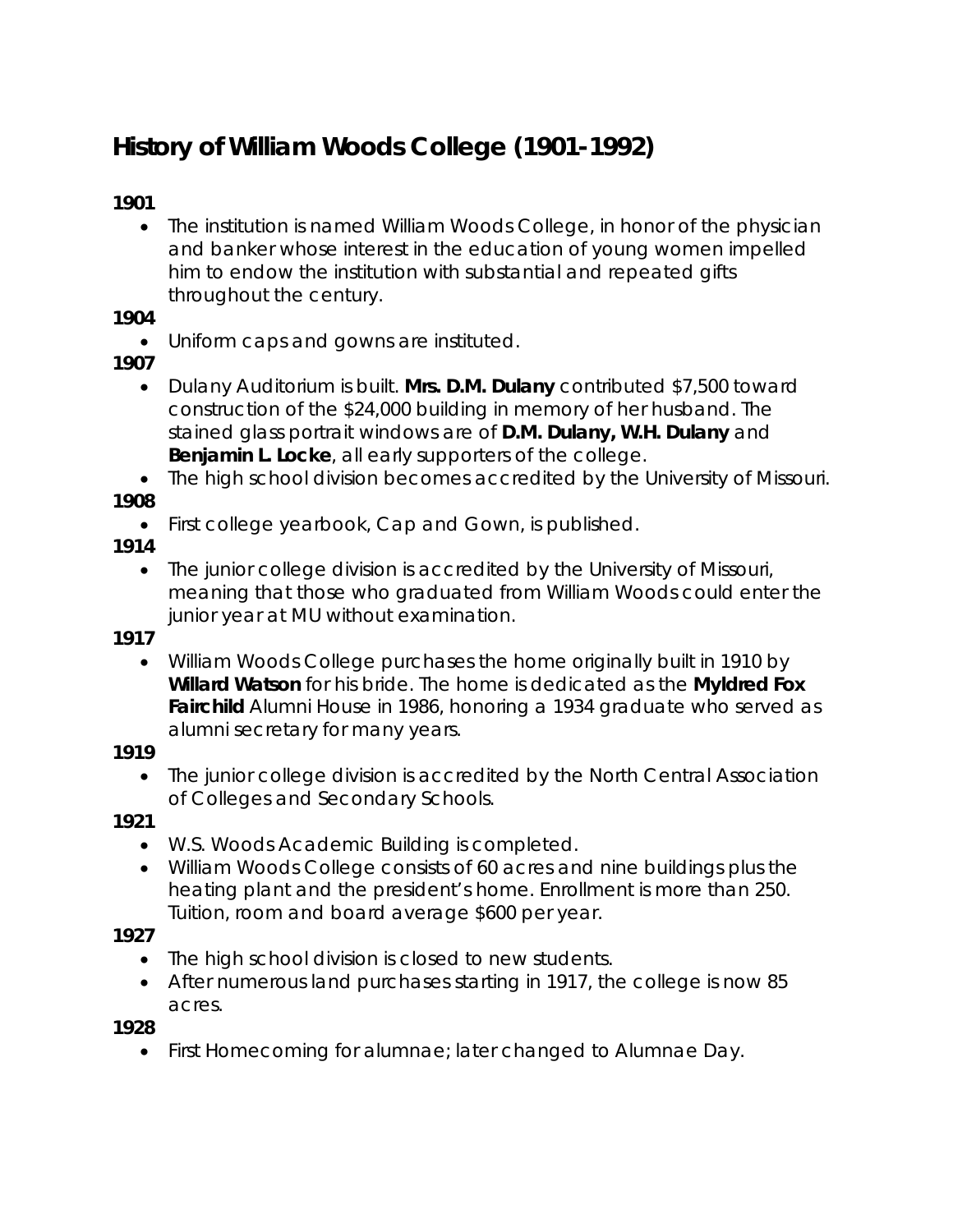**1936**

• At the Olympics in Berlin, William Woods College student, **Helen Stephens**, wins two gold medals.

#### **1937**

• First issue of The Green Owl student newspaper is published.

**1939**

• Harmon Hall is constructed, named for **Dr. Henry Gadd Harmon**, college president from 1934 to 1941.

#### **1940**

• Missouri's first Girls State session is held on campus, with 213 girls enrolled.

**1941**

• Bartley Hall (originally the Samuel Watson house, and later named Senior Hall and eventually Reid Hall) is remodeled and doubled in size. It is renamed for **Don P. Bartley**, a member of the board of trustees for 44 years.

#### **1946**

• Atkinson Hall is built, named for a long-standing secretary of the board of trustees, **J. Harry Atkinson**.

#### **1948**

- **William H. Dulany**, a member of the Board of Trustees for 30 years, dies, leaving a \$100,000 bequest to the college.
- A concrete bridge is constructed over Senior Lake. Previously, Westminster students burned the wooden bridge as a prank on numerous occasions.

#### **1951**

• Dulany Library opens, built with funds received from William H. Dulany.

**1952**

• **Ronald Reagan**, president of the Screen Actors Guild, speaks at Commencement exercises. In 1980, he was elected President of the United States.

## **1956**

- Enrollment climbed to 374.
- Fire destroys Jones Hall, which was the original single structure built with \$40,000 of the \$56,000 pledge from the Fulton community in 1890. Simply termed the Main Building, it contained student housing, dining room, kitchen and infirmary, as well as classrooms. It was later renamed to reflect the excellent leadership and dedication of the second president, James Benjamin Jones, who served from 1896 to 1911. Jones Hall was completely consumed by fire on Nov. 12, 1956, and rebuilt by 1958. Today it serves as a residence hall.

- Rebuilding of Jones Hall and Tucker Dining Hall is completed.
- North, Center and South residence halls open. They are later renamed **Smith, Allen** and **Swearingen** in 1963 in honor of three former presidents.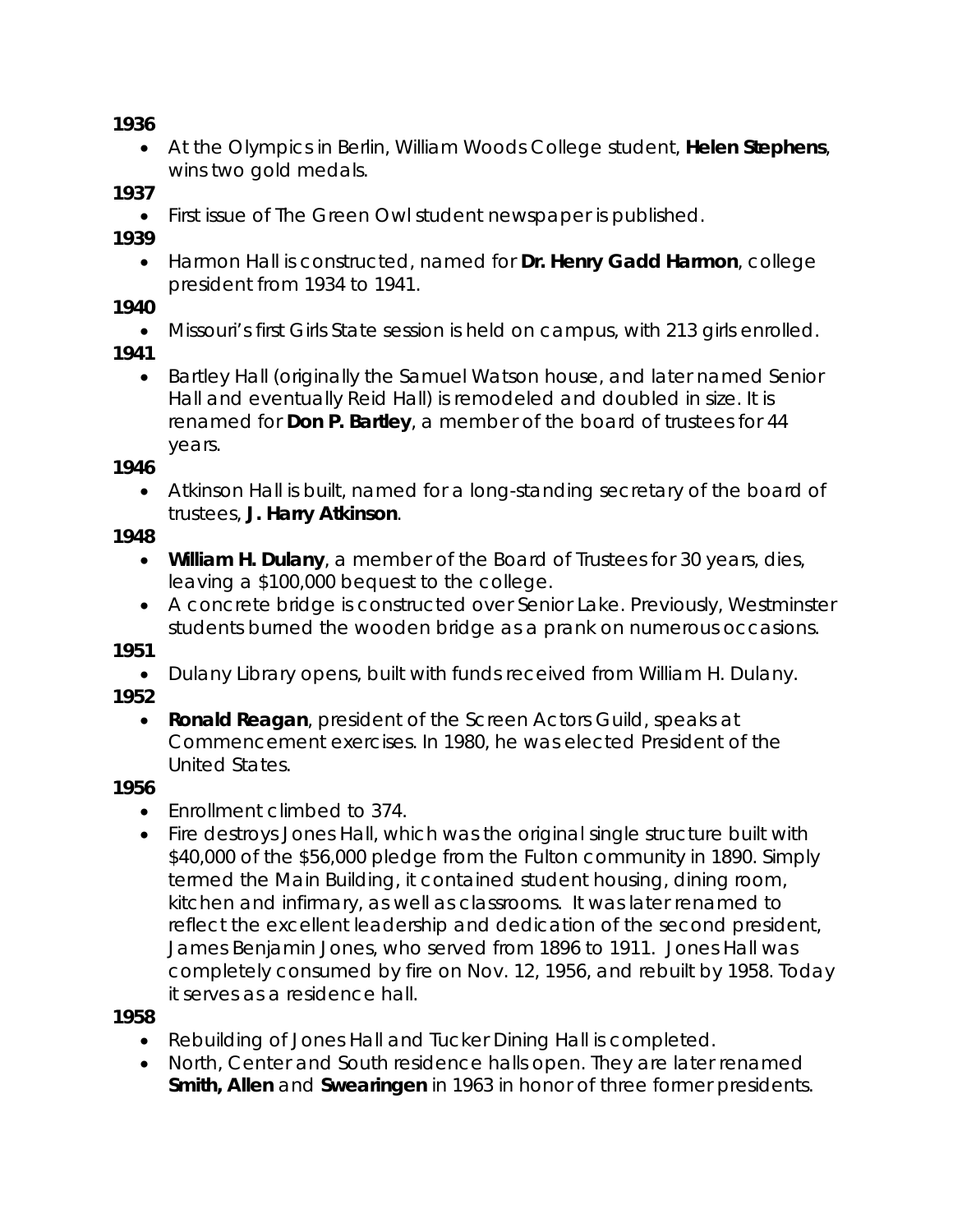**1960**

• Willies Association of Dads is organized.

• **Dr. Randall B. Cutlip** is appointed president of William Woods College.

## **1962**

- William Woods College is approved as a senior college by the North Central Association of Colleges and Schools and becomes a four-year institution offering A.B. and B.S. degrees.
- 18 acres, including Junior Lake, are purchased from Mr. and Mrs. J.B. Brown.

## **1964**

- First baccalaureate class graduates.
- Aldridge Recreation Center is built and named for **Ralph Aldridge**, a member of the board of directors who contributed funding and labor from his Kansas City-based construction company to restore Junior Lake and construct the road through the North campus.
- Staff Apartments constructed.

# **1965**

- Chapters of three national sororities are established at William Woods: Alpha Phi, Alpha Chi Omega and Chi Omega.
- Booth, Serena and Cockrell residence halls are constructed to house the three sororities. Booth is named for **Fanny Booth**, a protégée of Dr. and Mrs. Woods who came to the college in 1890 and served 50 years as teacher, principal, vice president, librarian and alumnae hostess. Serena and Cockrell are named for **Dr. Joseph A. Serena** (president 1915-1921) and **Dr. Egbert R. Cockrell** (president 1924-1934).
- The **Ralph L. Smith** Health Center is constructed. Mr. Smith gave a \$50,000 matching gift toward its construction.

## **1966**

• Cox Science and Language Center is constructed. **Clark Cox** was a member of the William Woods Board of Trustees for more than 50 years and a generous contributor to the school.

## **1967**

• New residence hall is constructed; later named Centennial Hall to honor of the college's first 100 years.

# **1968**

- First honorary doctorate from William Woods College is given to **Mrs. Amy Shelton McNutt**, a 1907 graduate, member of the Board of Trustees and owner of the famed 10,000-acre Gallagher Ranch near San Antonio, Texas.
- The school first begins to offer a minor in equestrian science, even though riding had long been popular on campus.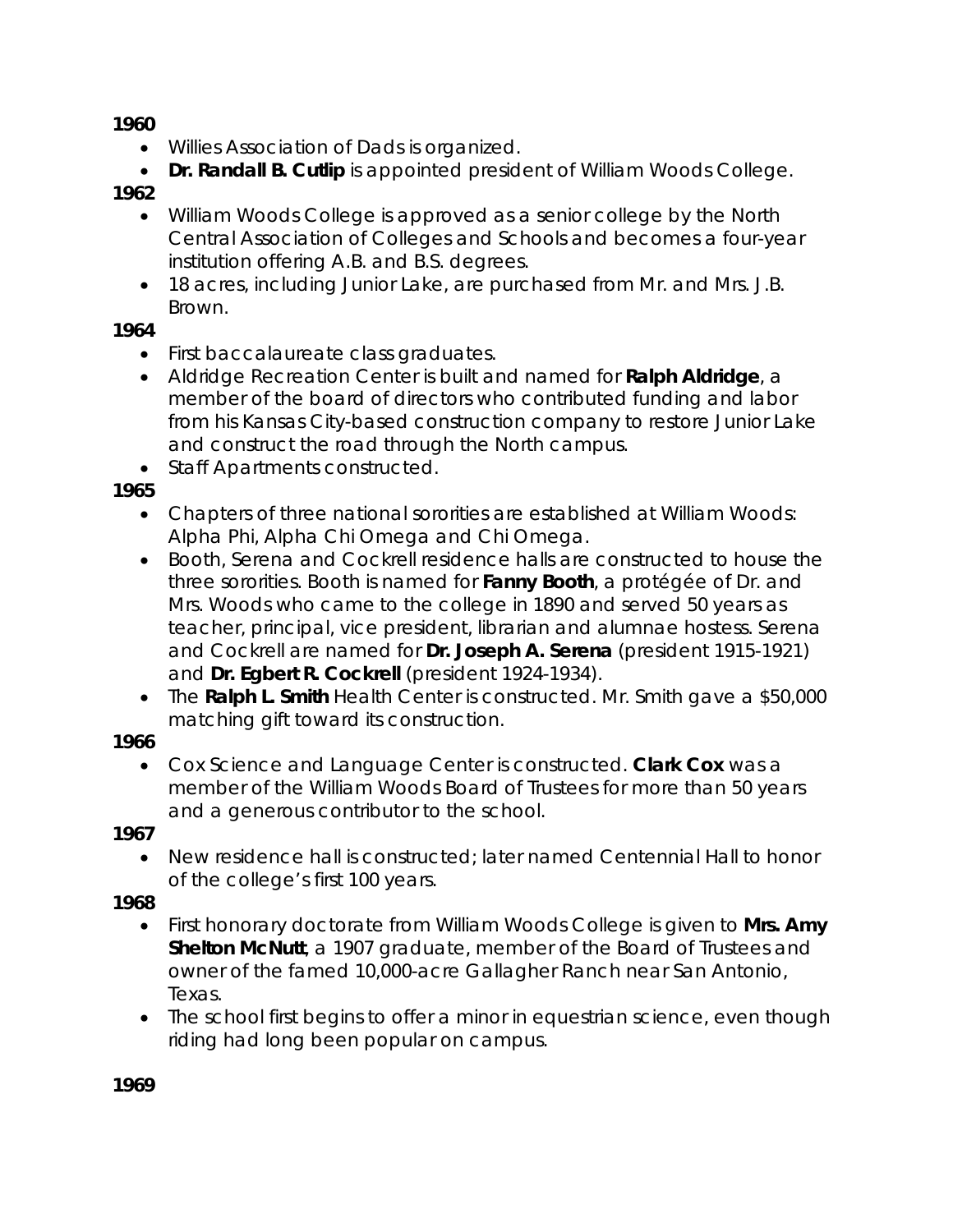- Thurmond Chapel is constructed. Funding came from Mr. and Mrs. Grover Hermann/The Grover Hermann Foundation, and the chapel was named for Mrs. Hermann's mother, **Mrs. Amelia Thurmond**.
- Camden Point residence hall is constructed. It is named in honor of the college's first location in Camden Point, Mo.

## **1970**

- McNutt Campus Center opens, named for **Amy Shelton "Momma Mac" McNutt**, who gave a generous initial contribution. It is said that Mrs. McNutt wanted a modernistic building and that is what she got. The Geodesic Dome construction was first created by R. Buckminster Fuller, world-renowned architect. The campus center is six stories tall (52 feet from the auditorium floor to the center of the dome) and has a 160-foot diameter covering approximately 27,000 square feet.
- Bachelor of Fine Arts degree is approved for art, music and theatre arts.
- Enrollment is 850 students, the largest in the school's history.

## **1972**

• Baccalaureate degree in equestrian science is instituted, the first such program in the world.

# **1973**

- Fine Arts Center is completed.
- The Amy Shelton McNutt Award is inaugurated. It is given each year to the student most faithfully portraying the spirit of the gracious lady for whom the award is named.

## **1974**

• Basketball, softball, track, tennis, volleyball and swimming all become intercollegiate sports.

## **1975**

• Sports complex is completed and named for alumna and 1936 winner of two Olympic gold medals, Helen Stephens.

# **1977**

- The **Virginia Cutlip** Home Economics and Residence Center is constructed. It is named for the wife of the college president.
- A chapter of Delta Gamma Sorority is established at William Woods. The women live in Harmon Hall.

# **1979**

• President's Twenty is organized from the 10-year-old Colonel's Twenty, which served as hostesses for Westminster College's R.O.T.C.

# **1980**

• **John G. Burton** Business and Economics Building is completed. Mr. Burton had been a trustee for 28 years, and his family donated more than \$1 million to the college.

## **1981**

• **Dr. John M. Bartholomy** becomes president of William Woods College.